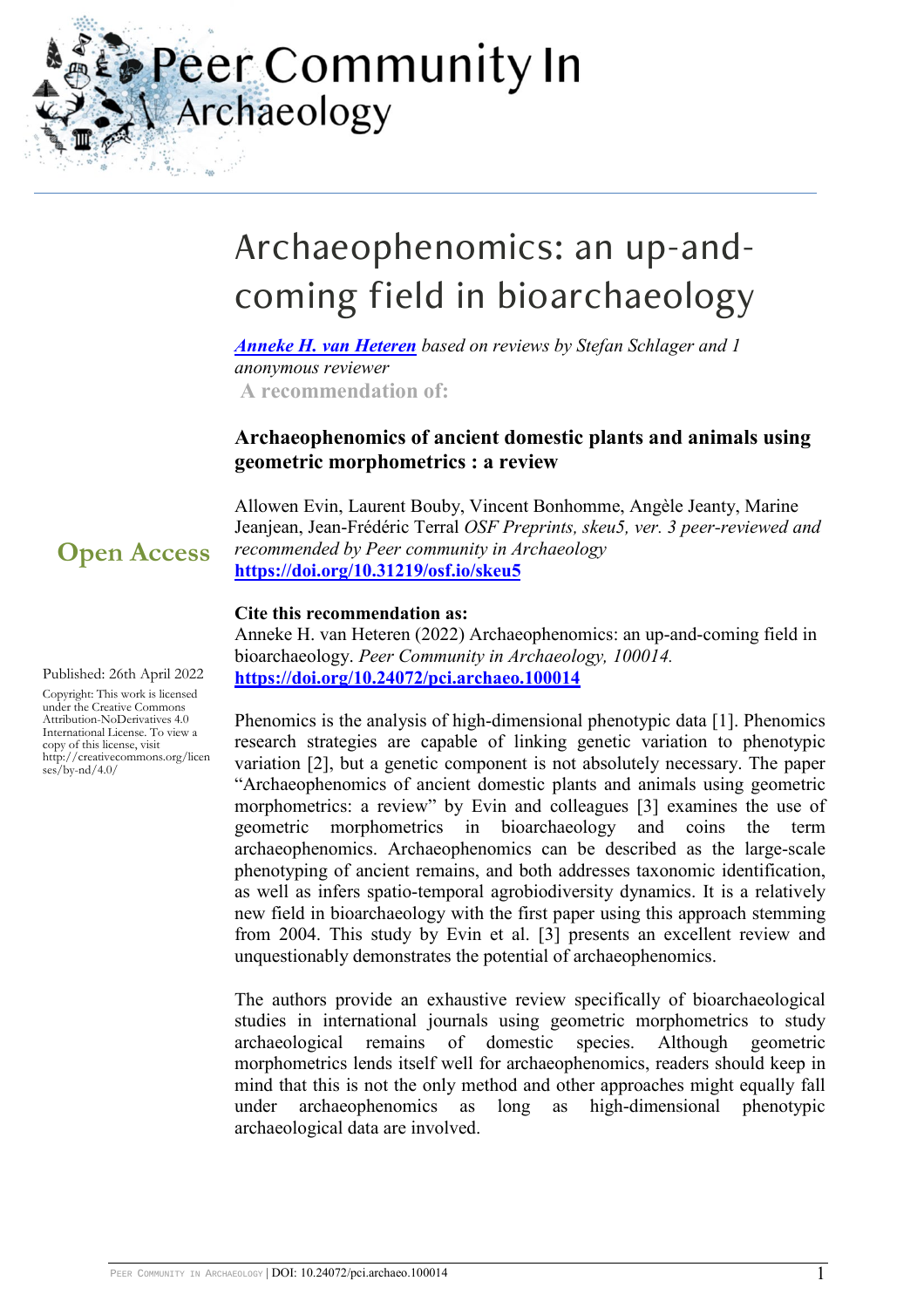

Distinguishing archaeophenomics from phenomics is important because of a critical difference. Archaeological remains are often altered by taphonomical processes. As such data may not be as complete as when working with modern specimens. Although this poses difficulties, morphometric analyses can usually still be performed as long as the structures presenting the relevant geometrical features are present. Even fragmented remains can be studied with a restricted version of the original landmarking/measurement protocol.

Evin et al. [3] define archaeophenomics as "phenomics of the past". This is only partly correct. It can be deduced from their review that they really mean phenomics of our (human) past. This leaves a gap for phenomics of the non-human past, for which I suggest the term palaeophenomics.

[1] Jin, L. (2021). Welcome to the Phenomics Journal. Phenomics, 1, 1–2. [https://doi.org/10.1007/s43657-020-00009-4.](https://doi.org/10.1007/s43657-020-00009-4)

[2] Bilder, R.M., Sabb, F.W., Cannon, T.D., London, E.D., Jentsch, J.D., Stott Parker, D., Poldrack, R.A., Evans, C., Freimer, N.B. (2009). Phenomics: the systematic study of phenotypes on a genome-wide scale. Neuroscience, 164(1), 30-42. <https://doi.org/10.1016/j.neuroscience.2009.01.027>

[3] Evin, A., Bouby, L., Bonhomme, V., Jeanty, A., Jeanjean, M., Terral., J.-F. (2022). Archaeophenomics of ancient domestic plants and animals using geometric morphometrics: a<br>review. Peer-reviewed and recommended by PCI Archaeology. review. Peer-reviewed and recommended by PCI Archaeology. <https://doi.org/10.31219/osf.io/skeu5>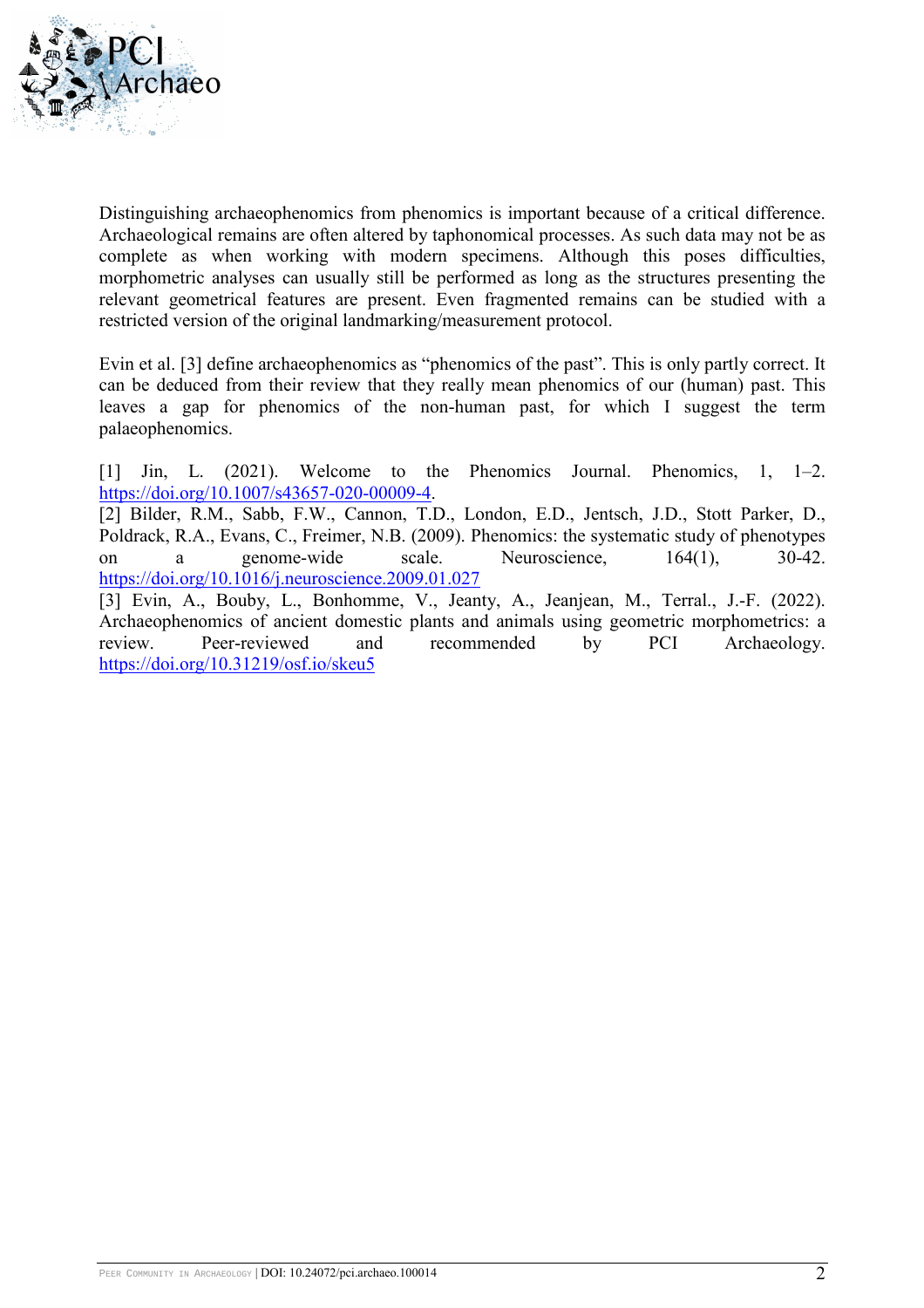

## *Evaluation round #1*

DOI or URL of the preprint: **<https://osf.io/skeu5/>**

**Author's Reply, 14 Apr 2022** 

**[Download tracked changes file](https://archaeo.peercommunityin.org/download/t_recommendations.track_change.821f9c178463f7c1.4172636861656f7068656e6f6d6963735f46696e616c5f7265766965772e706466.pdf)**

Dear Editor,

First we would like to thank you for your work and the work done in all the PCI initiative.

We have agreed to all reviewers suggestions and uploaded a version 2 of our manuscript.

Best regards

Allowen EVIN

## **Decision by [Anneke H. van Heteren,](https://archaeo.peercommunityin.org/public/user_public_page?userId=774)** *14 Apr 2022*

Dear Allowen Evin and co-authors,

I agree with the reviewers that this paper is very well written and would generally merit a recommendation. However, both reviewers also pointed out some problems with the English language and some other small linguistic issues. Please address their suggestions for improvement accordingly.

Best wishes,

Anneke van Heteren

## **Reviewed by [Stefan Schlager,](https://archaeo.peercommunityin.org/public/user_public_page?userId=698) 11 Apr 2022**

To be fair, I have to stress that I am an expert on GMM but not on plant morphology.

The authors present an interesting review paper about studying phenotypic variation and evolution of ancient domestic plants and animals using geometric morphometrics methods (GMM). They aim to coint the term "archaeophenomics" as a counterpart for achaeogenomics and discuss possibilites and pitfalls associated with analysing the shape of those organisms. They stress the possibilites of actual and future research regarding domestication studies based on the phenome analyzed using GMM. Their main aim is to provide a complete review on current papers based on that approach.

The paper is well argued and comprehensibly written and delivers what it promises.

Here are some minor issues: